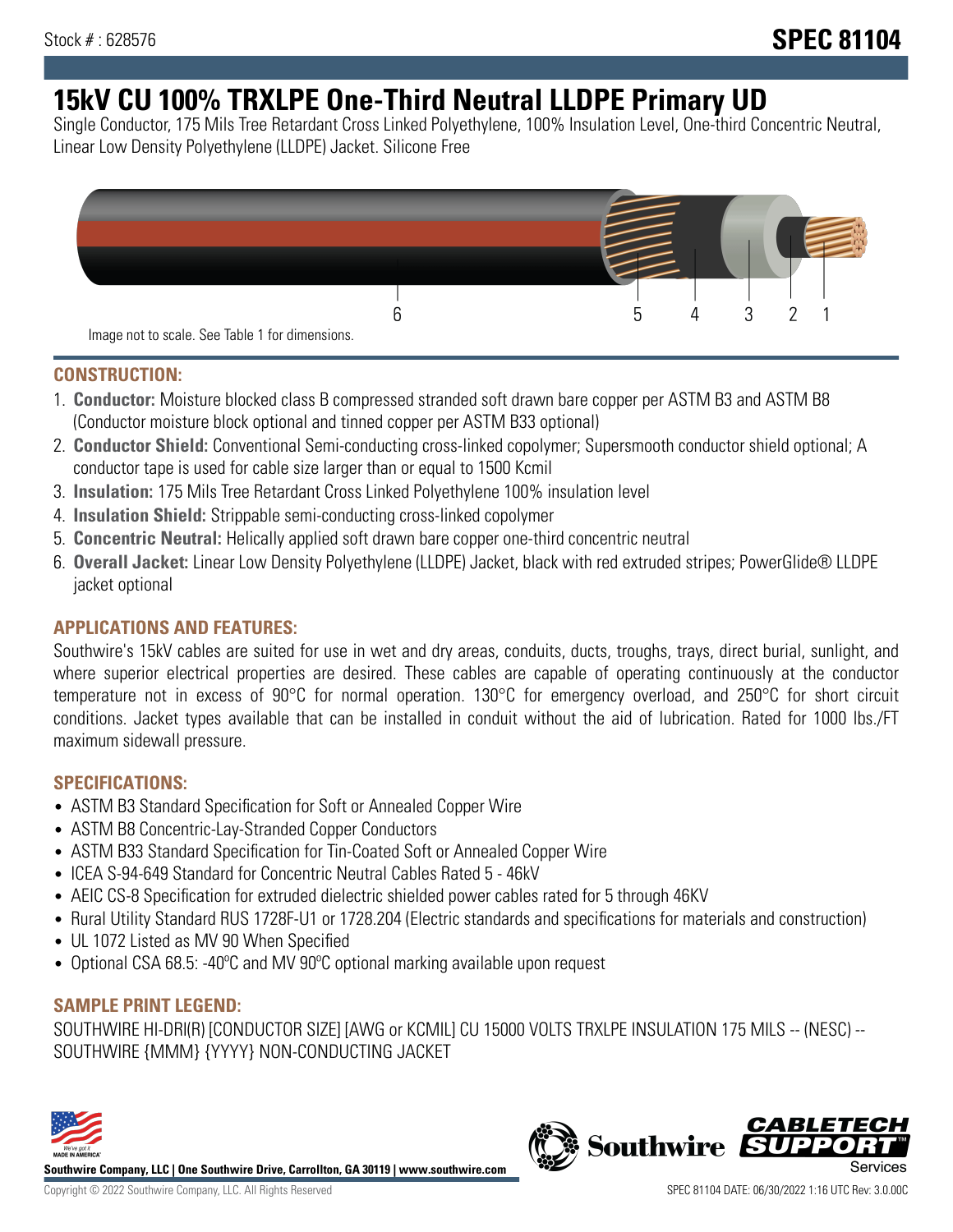## Stock # : 628576 **SPEC 81104**

#### **Table 1 – Weights and Measurements**

| Stock<br>Number | Cond.<br><b>Size</b> | <b>Diameter</b><br>Over<br>Conductor | <b>Diameter</b><br>Over<br>Insulation | Insul.<br><b>Thickness</b> | <b>Diameter</b><br>Over<br>Insulation<br><b>Shield</b> | Concentric<br><b>Neutral</b> | Neutral DC<br>Resistance<br>$25^{\circ}$ C | Jacket<br><b>Thickness</b> | Approx.<br>0D | Approx.<br>Weight | Min<br><b>Bending</b><br>Radius | Max Pull<br>Tension*' |
|-----------------|----------------------|--------------------------------------|---------------------------------------|----------------------------|--------------------------------------------------------|------------------------------|--------------------------------------------|----------------------------|---------------|-------------------|---------------------------------|-----------------------|
|                 | AWG/<br>Kcmil        | inch                                 | inch                                  | mil                        | inch                                                   | No. x AWG                    | $\Omega$ /1000ft                           | mil                        | inch          | Ib<br>/1000ft     | inch                            | $\mathsf{lb}$         |
| 628576^         | 1000<br>(61)         | .117                                 | .522                                  | 175                        | .622                                                   | 26x9                         | 0.031                                      | 80                         | 2.039         | 5083              | 16.3                            | 8000                  |

All dimensions are nominal and subject to normal manufacturing tolerances

◊ Cable marked with this symbol is a standard stock item

\* Pulling tension based on pulling eye directly connected to conductor

^ HiDri Plus - Water Blocking Powder. Black Jacket

# All black jacket

§ HiDri Plus - Water Blocking Powder. Black Jacket. CSA Listed

#### **Table 2 – Electrical and Engineering Data**

| Cond.<br>Size | $\omega$ 25°C    | DC Resistance AC Resistance<br>$@90^{\circ}C$ | Capacitive<br>Reactance @<br>60Hz | Inductive<br>Reactance @<br>60Hz | Charging<br>Current | Dielectric<br>Loss | Zero Sequence<br>Impedance* | Positive<br>Sequence<br>Impedance* | <b>Short Circuit</b><br>Current $@30"$<br>Cycle |
|---------------|------------------|-----------------------------------------------|-----------------------------------|----------------------------------|---------------------|--------------------|-----------------------------|------------------------------------|-------------------------------------------------|
| AWG/<br>Kcmil | $\Omega/1000$ ft | $\Omega/1000$ ft                              | $M\Omega^*1000$ ft                | $\Omega/1000$ ft                 | A/1000ft            | $W/1000$ ft        | $\Omega$ /1000ft            | $\Omega/1000$ ft                   | Amp                                             |
| 1000<br>(61)  | 0.0108           | 0.015                                         | 0.018                             | 0.034                            | 0.487               | .265               | $0.047 + j0.021$            | $0.023 + 0.028$                    | 30876.7                                         |

\* Calculations are based on three cables triplexed / concentric shield / Conductor temperature of 90°C / Shield temperature of 45°C / Earth resistivity of 100 ohmsmeter

† Ampacities are based on Figure 7 of ICEA P-117-734 (Single circuit trefoil, 100% load factor, 90°C conductor temperature, earth RHO 90, 36" burial depth)

‡ Ampacities are based on Figure 1 of ICEA P-117-734 (Single circuit trefoil, 100% load factor, 90°C conductor temperature, earth RHO 90, 36" burial depth)

#### **Table 3 – Weights and Measurements (Metric)**

| <b>Stock</b><br>Number | Cond.<br><b>Size</b> | Diameter<br>Over<br>Conductor | Diameter<br>Over<br>Insulation | lnsul.<br><b>Thickness</b> | Diameter<br>Over<br>Insulation<br><b>Shield</b> | Concentric<br><b>Neutral</b> | Neutral DC<br>Resistance<br>$25^{\circ}$ C | Jacket<br><b>Thickness</b> | Approx.<br>0D | Approx.<br>Weight | Min<br><b>Bending</b><br>Radius | Max Pull<br>Tension* |
|------------------------|----------------------|-------------------------------|--------------------------------|----------------------------|-------------------------------------------------|------------------------------|--------------------------------------------|----------------------------|---------------|-------------------|---------------------------------|----------------------|
|                        | AWG/<br>Kcmil        | mm                            | mm                             | mm                         | mm                                              | No. x AWG                    | $\Omega$ /km                               | mm                         | mm            | ka/km             | mm                              | newton               |
| 628576^                | 1000<br>(61)         | 28.37                         | 38.66                          | 4.44                       | 41.20                                           | 26x9                         | 0.10                                       | 2.03                       | 51.79         | 7564              | 414.02                          | 35600                |

All dimensions are nominal and subject to normal manufacturing tolerances

◊ Cable marked with this symbol is a standard stock item

\* Pulling tension based on pulling eye directly connected to conductor

^ HiDri Plus - Water Blocking Powder. Black Jacket

# All black jacket

§ HiDri Plus - Water Blocking Powder. Black Jacket. CSA Listed

### **Table 4 – Electrical and Engineering Data (Metric)**

| Cond<br>Size <sup>'</sup> | @25°C        | DC Resistance AC Resistance<br>$@90^{\circ}C$ | Capacitive<br>Reactance @<br>60Hz | <b>Inductive</b><br>Reactance $@$<br>60Hz | Charging<br>Current | <b>Dielectric</b><br>Loss. | Zero Sequence<br>Impedance* | Positive<br>Sequence<br>Impedance* | <b>Short Circuit</b><br>Current @ 30<br>Cycle <sup>1</sup> |
|---------------------------|--------------|-----------------------------------------------|-----------------------------------|-------------------------------------------|---------------------|----------------------------|-----------------------------|------------------------------------|------------------------------------------------------------|
| AWG/<br>Kcmil             | $\Omega$ /km | $\Omega / \mathsf{k}$ m $\,$                  | $M\Omega^*$ km                    | $\Omega$ /km                              | A/km                | W/km                       | $\Omega/1000$ ft            | $\Omega/1000$ ft                   | Amp                                                        |
| 1000<br>(61)              | 0.0354       | 0.05                                          | 0.0055                            | 0.1115                                    | .598                | 4.1503                     | $0.047 + j0.021$            | $0.023 + j0.028$                   | 30876.7                                                    |

\* Calculations are based on three cables triplexed / concentric shield / Conductor temperature of 90°C / Shield temperature of 45°C / Earth resistivity of 100 ohmsmeter



**Southwire Company, LLC | One Southwire Drive, Carrollton, GA 30119 | www.southwire.com**

#### CABLETECI Southwire SUP Ð